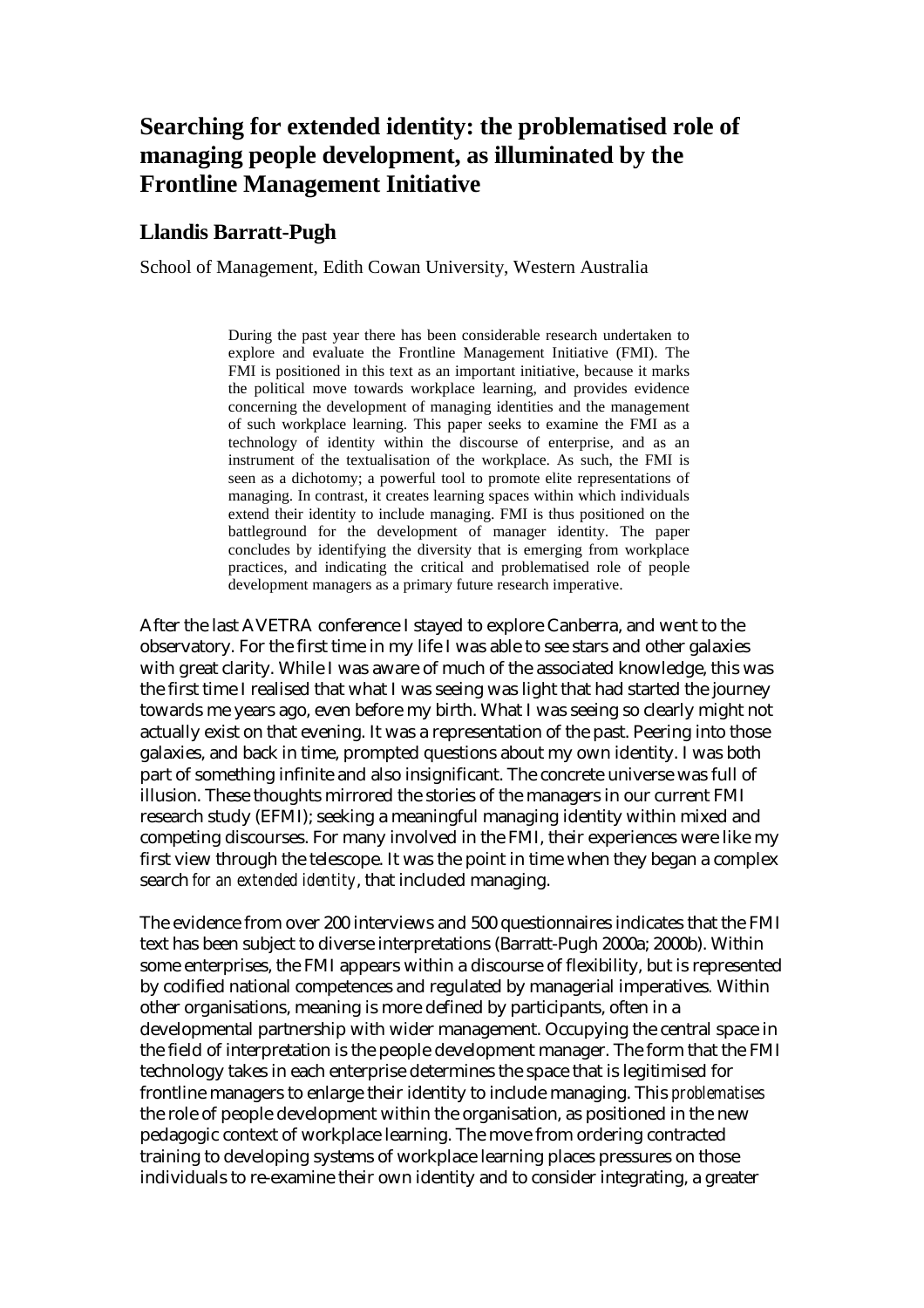emphasis on strategic capacity, local knowledge formation, and identity development.

Anchored to the evidence of the FMI research, this paper will explore the significance of the changes in organisational context, where the enterprise has become the dominant societal grouping, and where language has become a regulatory tool in the change from mechanistic to cognitive workplaces. The subsequent textualisation of the workplace is analysed to present the challenges of complexity and competition that are formed by the multiplicity of local and global texts. The paper then explores how the textualised workplace has become a battleground for the production of managerial identity, and the role that FMI practices play in shaping managerial subjectivity, focusing specifically on the people development manager as a problematised being.

# **Positioning the FMI**

In recent decades, conceptualisations of the economy serving society have been reversed. Dominant discourses based on markets and using economic metaphors have attempted to position society as the servant of economics. These discourses, operating from a *market paradigm* and valuing enterprising actors, have privileged the work organisation and begun to displace the nation state as the focal societal grouping. Ways of understanding the world that are not based on markets have had increasingly limited currency, exposure and ultimately legitimacy. It was into such an environment that the FMI was dispersed in the late 1990s.

Du Gay (1996) suggests that this representation of the economy as the prime societal driver has embedded *enterprise* relationships deep into the social fabric. It is this discourse of enterprise globalisation that has problematised organisational life for employees - and more importantly in terms of our study - frontline and people development managers. Previously regulated in time and space (Legge 1995), the supposedly freed workplace actors are now asked to become *entrepreneurs for the organisation*. While they engage in a struggle to develop this new required work identity, managers are also positioned to regulate this production of identity. Payne (2000) suggests that the communities within enterprises organise, while this new enterprise capitalism actually disorganises.

The parent text for the FMI, the *Enterprising nation* (1995), may seem an overt servant for such a discourse, but one that also values diverse subjectivity and reflexivity. The report, (1995, pp 167, 169) is based on the development of a 'new enterprise culture' and implicitly supports 'a proactive entrepreneurial approach'*.* However, the text is clearly critical of the previous processes of identity production and managerial identity. In terms of management identity, the report discusses a 'changing paradigm of management and management learning', regarding:

> Skills previously thought of as soft ... [eg] vision, the ability to communicate, managing diversity in the workplace, engendering innovation, managing change.

> … a shift from traditional definitions, to one of team leader, coach and mentor. (Karpin 1995, pp 263, 40)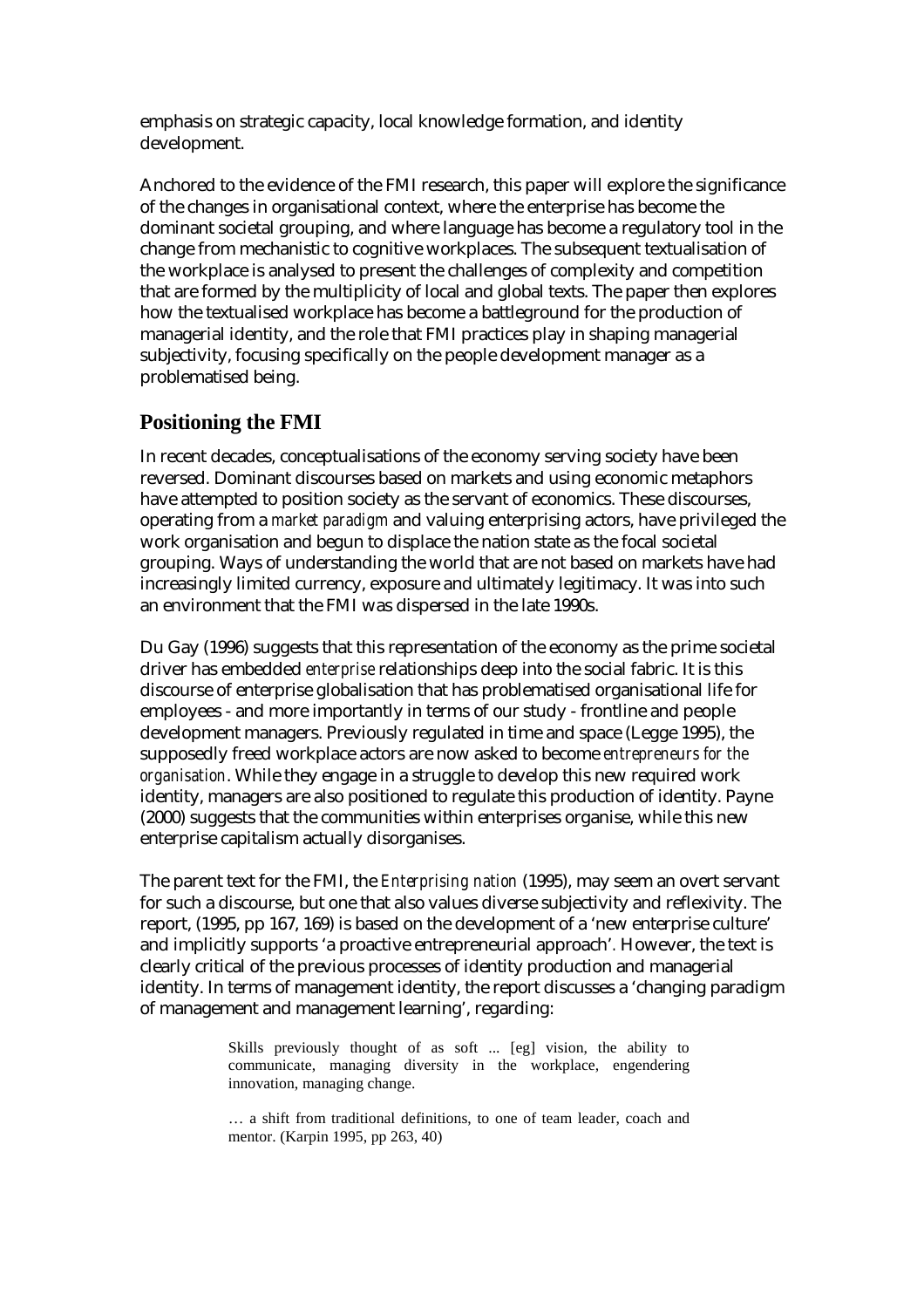In terms of learning, the text (1995, p 263) notes that 'the term management learning is not widely used, and that there is an 'overemphasis on current rather than future skills''. The report (1995, p 263) makes a clear statement that values the benefits of 'learning from experience' and the value of diversity.

The parent text of the FMI is a key political component of the discourse of enterprise within Australian business and the development of enterprising manager identity. The text is, however, *critical* of past managerial identity and attitudes to learning, seeking to displace formal education with a learning technology based on the reflection of workplace activity. Ironically, it is the flexibility of such a framework that enables more sense making and partnership in communities of practice, but unfortunately also allows enterprises to regulate learning and identity development, determining what learning is legitimate. It is in this latter situation that managers, positioned as human resources, are subject to identity development in a similar resource-based, or acquisitional way. Their development is focused on acquiring predetermined patterns of being or self, and value adding them to existing identity, with little space for individual reflexive processes. The language telegraphs the form of subsequent processes.

Rhodes (2000) supports Legge's perspective that language derived from economic and knowledge-based disciplines has developed as a dominant way of defining individual subjectivity in contemporary organisations; a symbolic violence in supplanting the original meaning. Positioning workers as *human resources* by management prerogative constrains the opportunity and space for them to reflexively examine and adapt their own workplace and managerial identities.

### **The textualisation of the enterprise**

So it's taken it from having nothing to now having … policy and procedure manuals, fitness testing manuals, simple things like time sheets check lists, feed back sheets the whole regular run of the mill. (Frontline manager, EFMI)

Underlying the political change from an ordering and regulating management to an enterprising management is the change in the nature of work. The move from a physical workplace towards a *cognitive workplace* has meant that organising, as a controlling agenda, has had to seek new methods of regulating workplace activity and production. This has mediated organisational practices to move from ordering workplaces spatially and temporally, to ordering workplace text consumption and production. A consequence of this development is the textualisation of the workplace, where time clocks are replaced with performance management systems. The FMI is a significant text in terms of the regulation of workplace development and the textualisation of the work environment.

Gee (1996) asserts that language has become the primary tool of organisational control, ordering the knowledge production in the cognitive workplace, producing identity and access to networks. Knowledge work and workers are primarily engaged in the production of identity. The management response has been to develop a textualised management. This managerialism codifies not just boundaries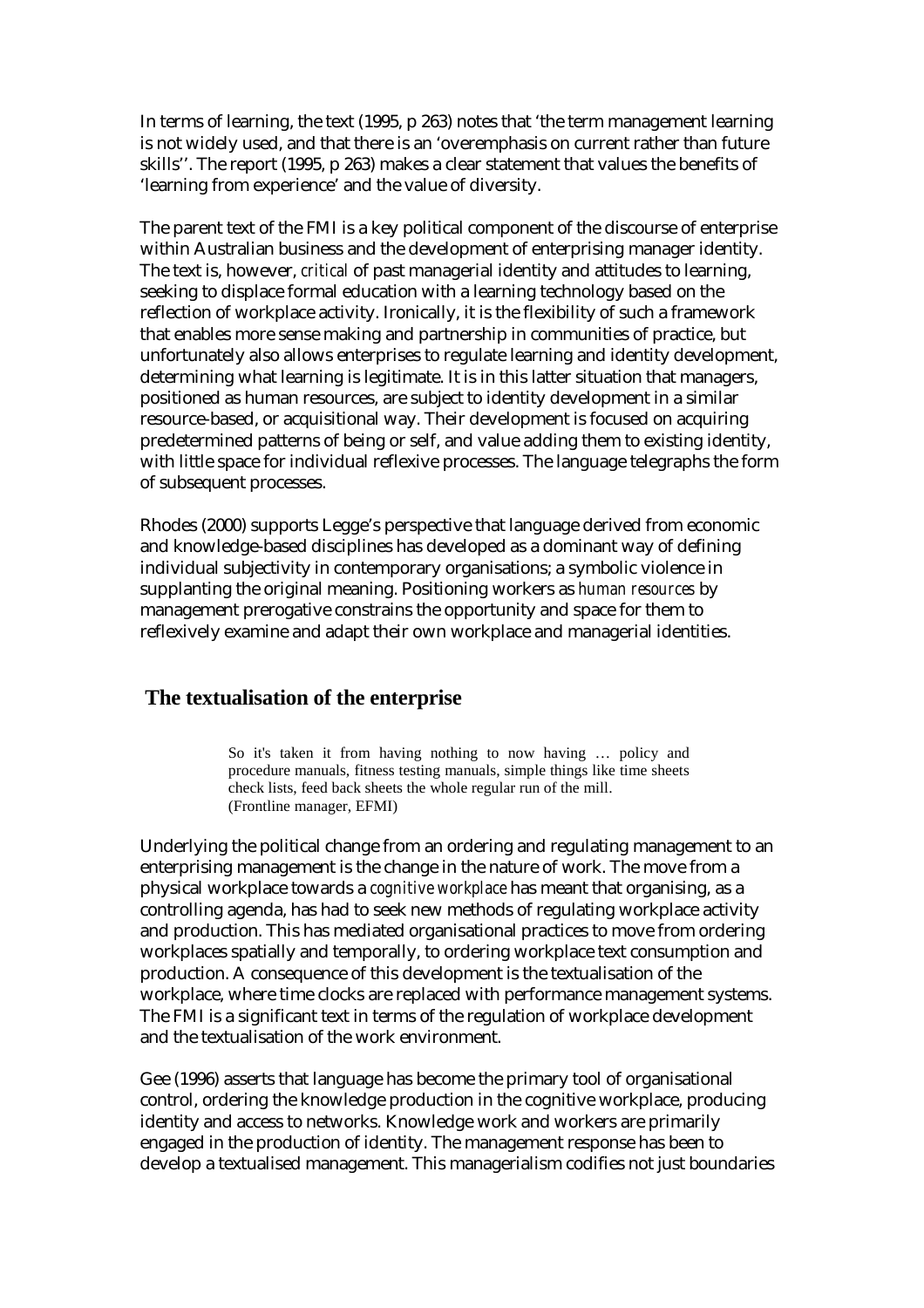and direction, but stages of processes. Corporate managerialism with quality instruments creates an invisible linguistic electric fence, reinforcing the enterprise culture and encouraging self-governance, self-regulation and - most importantly in the FMI context - self-development. In textualising processes, or at least the parts of the processes that can be textualised, organisational relationships and identities are bypassed. The heart of the production is redefined by the *codification*.

But like language, the practices of the workplace are more than a set of rules for production; they are a way of relating and sharing meaning. Greater understanding is grounded in shared perceptual stimulations. Gee (1996) views such textualisation as a managerial control mechanism that excludes the community of workplace practice, and provides a pervasive system of regulation for the knowledge workers where empowerment is the new hegemony. It is a 'generalised form of governance, where knowing and acting are medicated by texts, and literate practices are the dominant means of exercising power and achieving conformance' (Jackson 2000).

For frontline managers positioned between competing cultures, meaning lies somewhere between symbolic management texts and the complexity of substantive workplace relationships. As Iedema (2000) indicates, 'more and more work is talk … knowledge as practice'. Frontline managers are confronted with manuals and procedures with augmented status - scripts to be read and enacted. The regulation of workplace practices demands the comprehension and interpretation of *complex texts*, and the cognitive capacity to resolve the ambiguities between such regulatory texts and current workplace practices.

The FMI kit, both by quantity of text and by using the exclusive language of competency-based training, is an example of the textualisation of the frontline manager identity. But is it positioned as a regulatory text, designed to achieve conformance and replace local managing knowledges? The FMI provides competencies; idealised, externalised, codified representations of enterprising management. However, it also indicates space to ground the learning processes in workplace experience and practice. If the filters of textualisation have removed the complex interactivity of practice, abstracting a generalised representation of managing, then here is the opportunity to re-examine and define individual identity within workplace community practices.

This dynamic tension between *global and local knowledges* reflects the shift from culturally concentrated knowledge (Gibbons et al 1994) to more transient socially distributed knowledge, because ultimately, the value of knowledge is determined by its performativity and not universal acceptance (Lyotard 1994). It is the prerogative of enterprise management, as the dominant discourse mediating the outcomes of the FMI, to place value on either of these knowledge components, competencies or local processes, according to subjectivity. *The political positioning* of the FMI as either a repository of knowledge, or as a framework for developing identity and local knowledges - where knowing is a social act of a specific context and of a particular time - will determine the subsequent diversity of organisational knowledge.

# **The FMI on a battlefield of representation, subjectivity and production**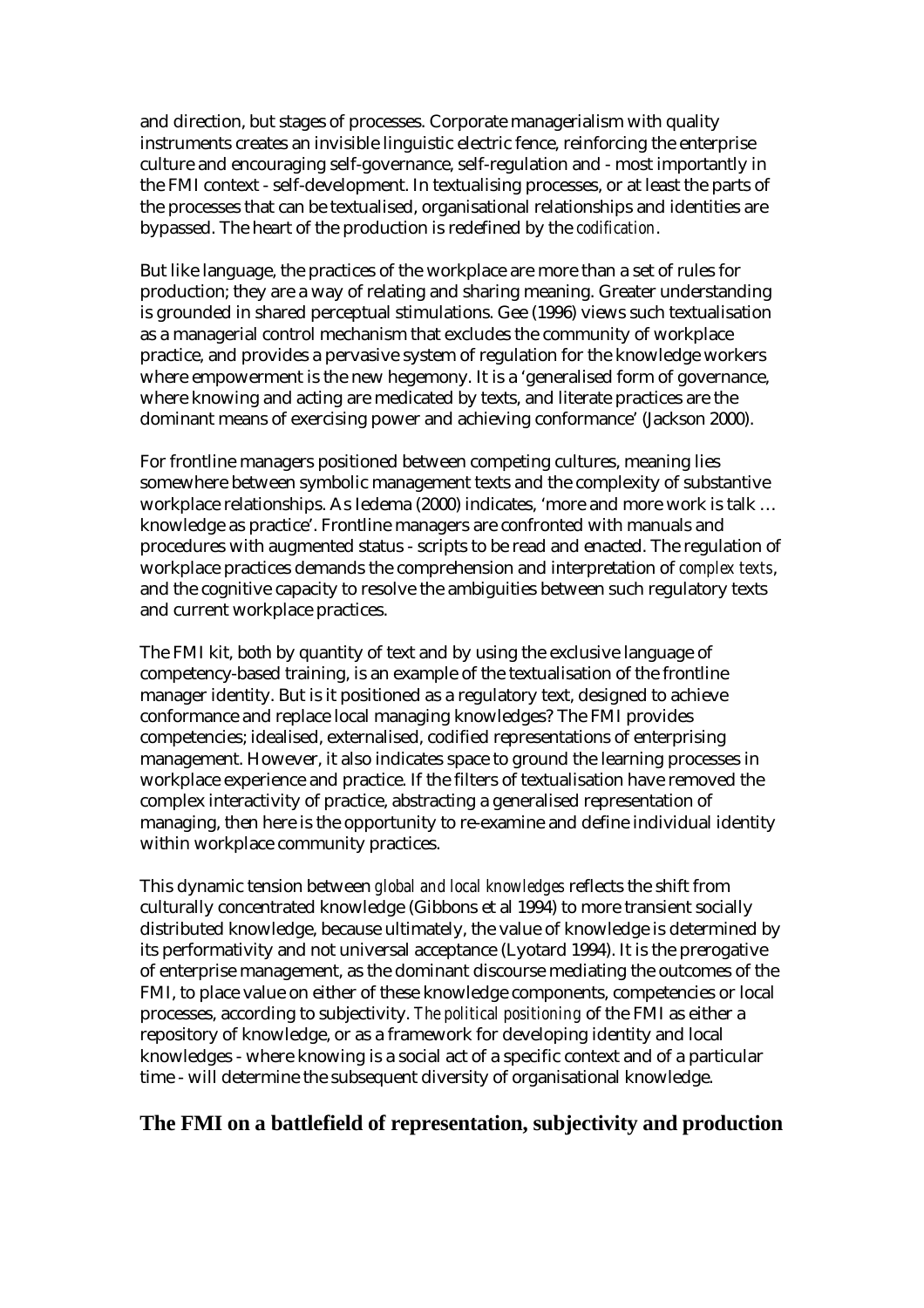(The FMI) Forces you to focus on what you are doing, look at how you manage and learn. (Frontline manager, EFMI)

Luke (1995) suggests that current management, organisational and social conflicts are about *representation and subjectivity*. These conflicts are about representation, because the new predominantly cognitive workplace is textualised, and concerned with what texts are produced and what texts are consumed. They are also about subjectivity, because identity and self are constructed by the way that individuals are 'named, positioned, described and desired' with such texts. It is a battlefield because, as Wallace (2000) suggests, 'it is these discursive practices that classify, characterise, observe, monitor, shape and control behaviour'.

How we are represented will influence and may determine how we behave. Control of workplace texts gives control of overrepresentation and therefore subsequent identity and subjectivity. So while the textualisation of the workplace problematises the organisational environment for managers through complex filtered scripting, and by privileging expert knowledges, it also provides the mechanism by which *identity can be moulded and subjectivity influenced*. It is the fluid framework of the FMI that enables management to make such Orwellian choices about which additional texts are attached to the framework, and how they position frontline managers and their role.

For many, work has become knowledge production. Knowing is a legitimate part of workplace activity where learning, once a peripheral activity, is now the core activity. Learning *is* production. Rhodes (2000) emphasises that in the contemporary workplace there really is nothing of an objective physical nature being produced. The primary impact of workplace activity is no longer on the body but on cognitive processing, where 'work is mediated through textual and not physical means'. Learning and knowledge production at work becomes a *commodity* in itself, not just a means of self-development. The fusion of leaning and work production has significant implications for development processes. As the organisation continues to strive for control over production and commodity development, it has to consider how to best align the knowledge and identity of managers and other actors with organisational goals, by regulating the texts that are consumed and the legitimacy of the texts that are produced.

Management discourses of best practice, flexibility and excellence provide a noncoercive technology of work, which shapes dispositions and behaviours (Harrison 2000). They are also technologies of self, constraining learning and shaping an enterprising, subjective being with autonomous responsibility (Fenwick 2000). This 'pastoral governance' encourages individuals to invest their identities in subjectivities and desires within 'knowledgable' discourses (Harrison 2000). To obtain the security of 'fitting in with' mainstream identity, individuals become 'produced' subjects. The quality control of mechanical production is displaced by *textual control of cognitive production*. The dynamics of human agency shape workplace texts, perceptions of knowing and ultimately worker subjectivity (Fenwick 2000). As the organisation is increasingly involved in the construction of idealised globalised working identity, the only legitimate subjectivity within the organisation is one where people are defined by such terms (Harrison 2000). Identity and self are regulated, positioned and defined by the organisation to the extent that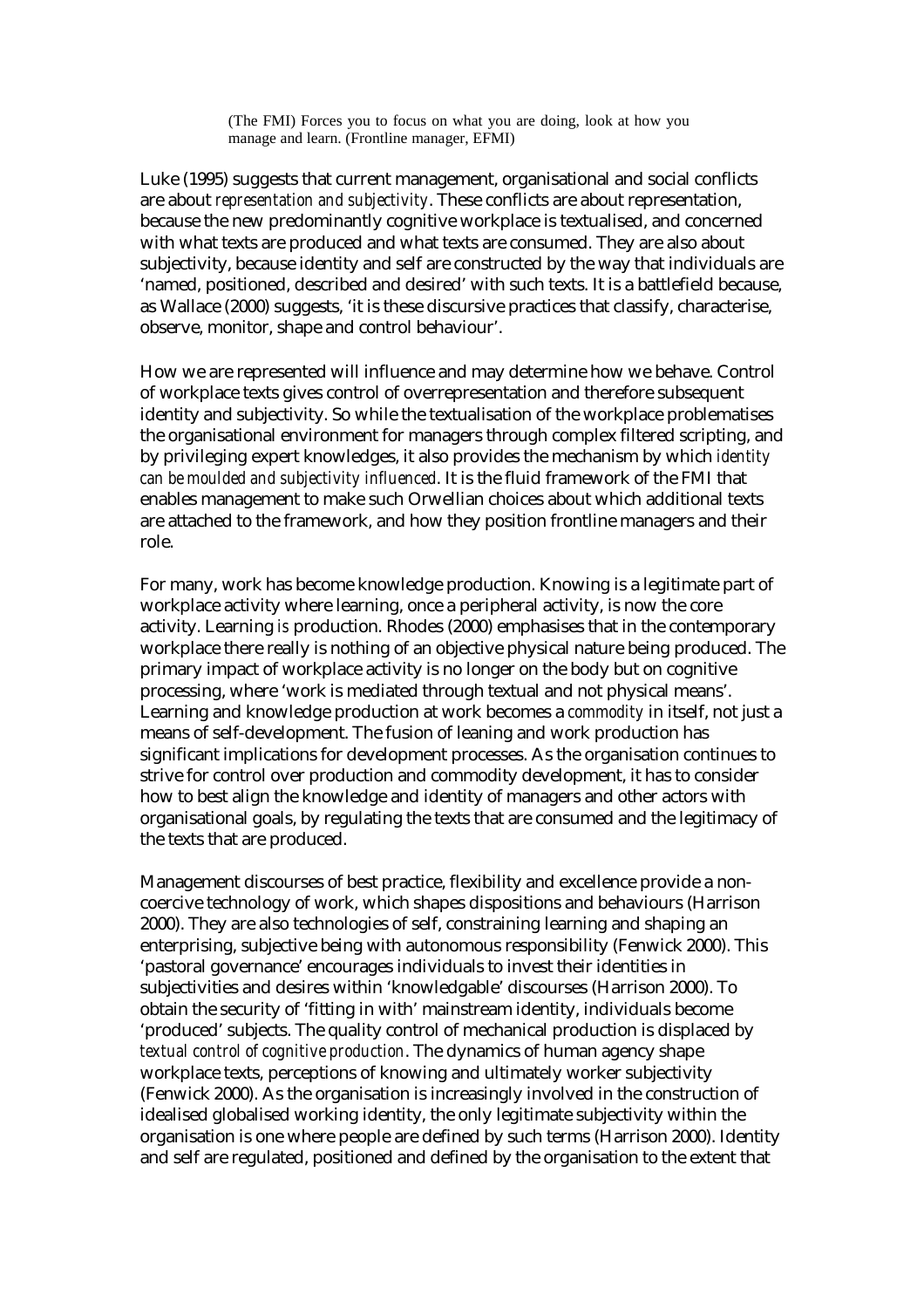this identity is carried beyond both the location of the workplace and the time of work, creating a 7/24 being (seven days a week, 24 hours a day).

Positioned in this context, the FMI is a textual tool that can be woven within and between related management discourses to shape organisational meaning. Frontline managers exist in a textualised environment where learning has become production and production identity. Their own identities, and subsequently that of their working communities, are being shaped by their FMI experiences.

### **Struggling to incorporate managerial identity**

Now I see jobs differently. (Frontline manager, EFMI)

More than 20,000 FMI manager participants have been placed at the interface between the understanding of local community and managerial texts. They are positioned as continual learners, extending their identities in a seamless enterprising environment of *limitless postponements*, where there is no final goal (Deleuze 1992)*.*

> I'm a lot more confident that I'm doing the right things (Frontline manager, EFMI)

> The [FMI] guys ... are seen to have ownership of their job and ownership of improvements and everything else, they get more of a communication flow between the two groups. (Frontline manager, EFMI)

> ... but, I'm guessing that it's probably not because of FMI that those things have actually changed, it's probably more likely the other way that FMI has made it easier for the managers to do it. (Frontline manager, EFMI)

Participants may have previously held the *name* manager; now they are positioned to develop that identity. Clegg and Hardy (1996, p 685) indicate that,

> Identity is a complex multifaceted and transient construct; to appreciate that individuals have multiple identities; that identities intersect to create an amalgamated identity. That identities are socially, historically, culturally, and organisationally constructed and subject to contradiction, revision, and change.

The FMI is just one of many influences designed to develop workplace identity, which may form a unified discourse or competing discourses, seeking to influence individual subjectivity. Olsen (2000) defines work identity as 'subjective assigning of meaning'. How a frontline manager sees the workplace environment is the result of a range of organisational discourses, and builds upon existing identity to produce a *new subjectivity*. The resulting identity becomes a 'subjective structural component' of the organisational societal context, with significant opportunity to mediate the development of local workplace community culture. If 'self' is a negotiable entity (Sheeres 2000), who holds the power in the processes of FMI negotiation?

Jorgensen (2000) suggests that the negotiation space consists of three intricately interwoven competing discourses. The resulting self or *Habitus* of the frontline manager can be seen as an embodied experience formed by the local informal communities of work, the organisational political communities that contest terrain to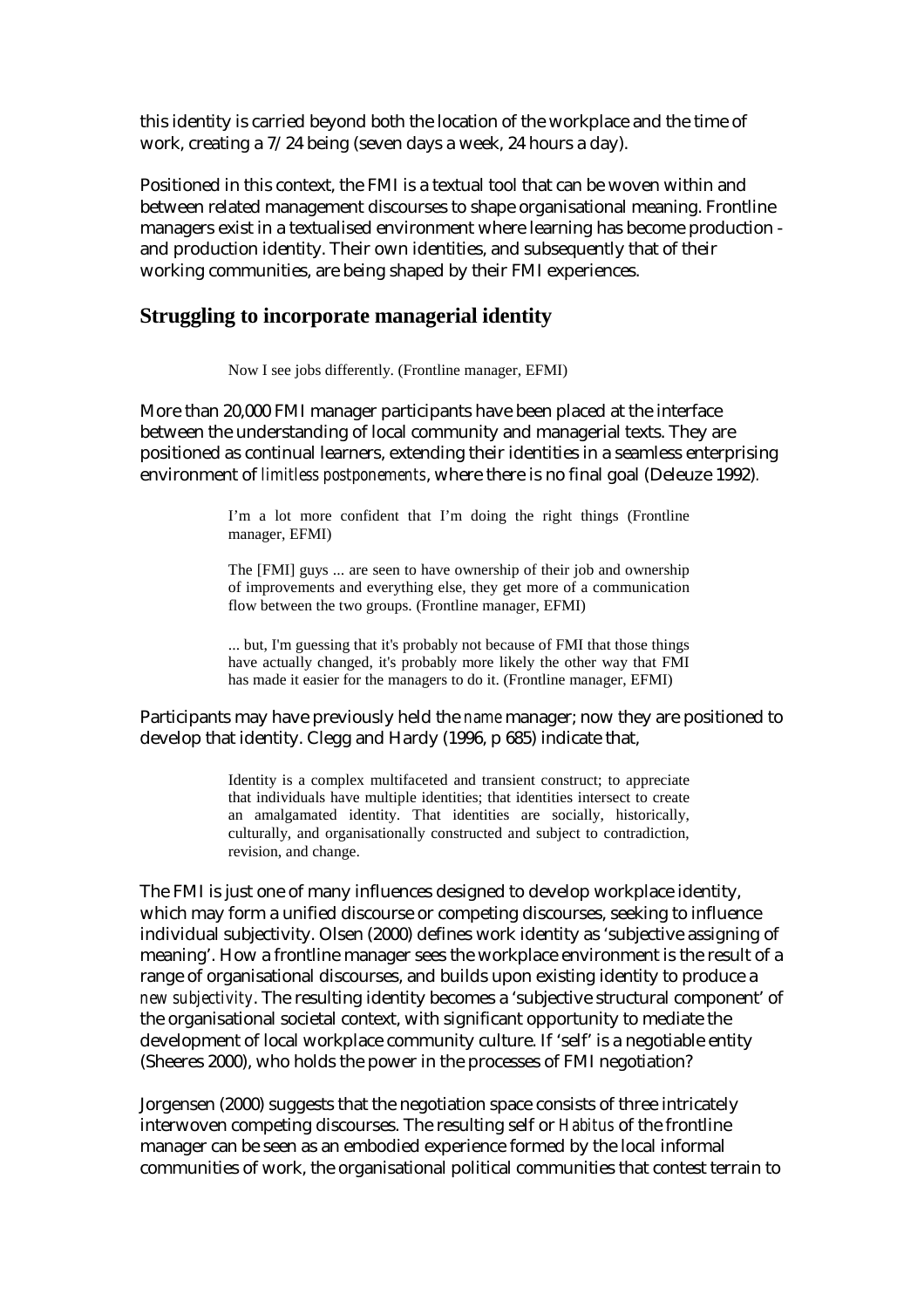assert power of definition, and cultural communities or lifeworlds. It is little wonder that the tales of the FMI are ones of diversity, where there are as many FMIs as there are participants. The evidence from the research project indicates that the intention to create a fluid learning technology has been realised. *Diversity is the most evident characteristic*. However, it is equally evident that the market environment has often privileged accreditation above reflexivity, and that developmental models of the FMI do not dominate the national landscape. Adherence to unified texts and the production of diverse subjects coexist on the battleground.

> I told her … maybe you shouldn't try to do it all by Christmas … It's not about ticking the boxes … you are going to miss out on the learning. (Trainer, EFMI)

Tenant (2000) suggests that the attraction of conforming to a management-prescribed subjectivity is an all too attractive proposition.

> … high value is placed on locating oneself within a shared understanding which despite recognition of notions of difference and diversity is more often than not a singular new corporate culture.

Jackson (2000) supports this argument, agreeing that textual mediation is a pervasive form of governance to mobilise these self-governing practitioners. In contrast however, Casey (1996) suggests that such constructions of workplace identity lack complete identity, because they do not account for *spirituality* and offer no revitalisation of the organic self. More sustainable cultures, identities and workplace identities need to be extended to include a spiritual dimension that is not just a cultural addition. Conforming to a prescribed workplace subjectivity is an inadequate platform to develop a *gestalt* identity. This positions identity as an implausible subject of managerial re-engineering that can be codified and textually distributed - as identity is processual, and subjectivity is a social production. It is the *social practices* of the FMI that develop; that culturally mediate new management meaning and new ways of coping - not solely the texts. This extension of managerial identity is more than 'learning' new ways or finding new meaning; it is also about developing the technology of the self, and how this new self-image will be propagated and policed (Devos 2000).

> … my 360 degree survey was very interesting. This highlighted some areas that obviously I needed to work on ... (Frontline manager, EFMI)

Current evidence suggests that such complex interaction does not take place in isolated, distant, brief or constrained learning opportunities. Without interactive learning space, participants do not achieve an integrated and *extended identity*. Limited interaction and coercive managerial discourses achieve little more than a value-added management identity, which can be discarded following accreditation.

The research evidence indicates that *discourses of partnership*, if substantive rather than symbolic, provide learning space. Rhodes (2000) indicates the inadequacies of 'dominant discourses on selfhood', which in contrast are liable to 'shape and delimit our context of the preferred self'. Dialogue, choice and self-reflection are practices that enable the re-examination of emerging identity and the related relationships. However, such processes of reflexivity are not individually but socially determined,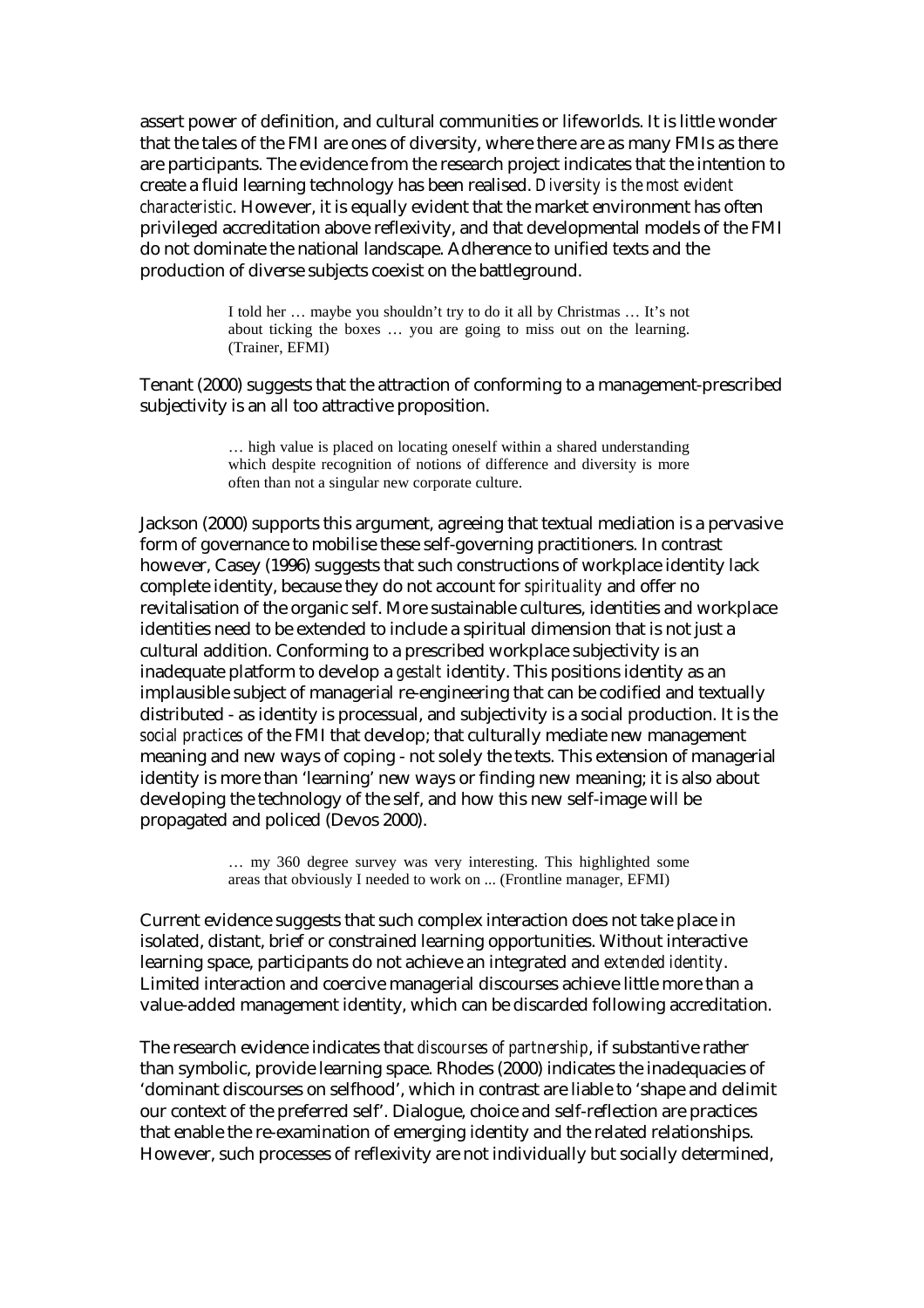and the practices of the FMI are ultimately determined by those *responsible for people development* within the organisation.

## **The problematised role of people development**

Orchestrating identity development from within the organisational framework is therefore an onerous task. As the first significant competency-based, workplacelocated training initiative within the more 'open' Australian training market, the FMI provides interesting data to illuminate how structures of learning are developing within the new industry-led and industry-located system. The move from training to learning - and from ways of doing to ways of thinking - positions people development managers as problematised beings. Scaffolded by national packages, and resourced by management strategy, the people development manager (PDM) is subject to dual discourses of regulation.

In the analysis of the external market, Seddon (2000) discusses the construction of *pedagogic agency;* the fusion and management of pedagogy. Similar reconfigurations and capacity building are also occurring within organisations, as externalised knowledge acquisition is replaced with internal shaping and production of identity. The pedagogic context in which PDMs work has been radically reconfigured. Seddon, rephrasing Lusted (1986), has described pedagogic work as a set of moral transactions; a process of production and exchange between agencies. PDMs have to negotiate with groups both within and interfacing with the organisation to create a pedagogic process of exchange, where knowledge is co-produced and identity extended (Connell 1995).

> You know on the phone ... my most usual response is *I don't know what do you think?* (PDM, EFMI )

> I'd like your honest opinion … are we on a hiding to nothing … doing it like this. (PDM, EFMI)

It is a complex process that PDMs are asked to create, develop and protect, often with limited organisational power, and often with only symbolic managerial support. The FMI participants struggle to give some discursive shape and develop new meaning from the interactive processes they experience, but they need support *to link their local sequences of action* into a wider organisational discourse (Daly and Mjelde 2000). PDMs are therefore required to discursively negotiate with different discourse communities to facilitate this process, and prevent dominant and privileged subjectivities acting to define self and identity. The PDM role is positioned to protect the negotiation of frontline manager identity, protect partnership, and reject the discursive positioning of subjectivity by regulating the reading and enacting of scripts.

> [The] mediation of meaning between the individual learner and the "real" environment is a social act which, through language, abstracts the "universal character" of an object or discourse and establishes it socially as a real object, a real thing recognised as such by many communicating actors. (Smith 1996, p 370 - paraphrasing Mead 1938)

As Jackson (2000) suggests, the *protector of the process* needs to ensure that they 'are subject to, but not the subjects of, the workplace texts they aim to create'. As *discourse*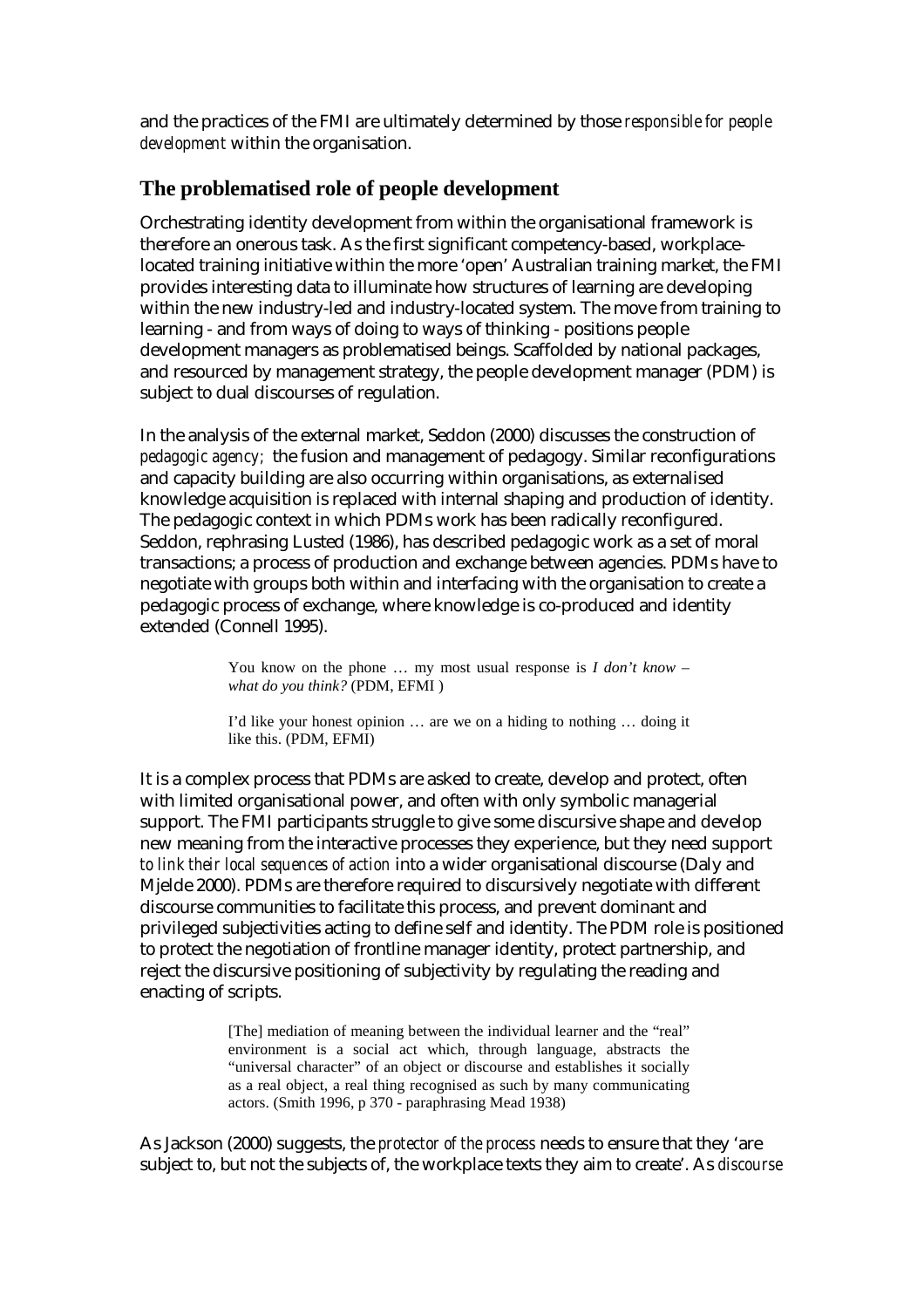*technologists*, they develop knowledge as a local achievement through textually mediated social action and bridge the meaning of reified knowledge within local communities (Farrell 2000, paraphrasing Fairclough).

Mulcahy (2000) views the FMI as both a technology of knowledge, defining what managing is; and a technology of representation - defining how managers should manage. PDMs determine to what extent this encoded knowledge displaces the encultured knowledge of the workplace. In the more developmental models of the FMI, learning spaces may develop where participants are able to *contest the meaning* of abstract representative competencies with their own real world experience. Where these learning spaces are protected, the reciprocity between the texts and community practices creates new meaning and extends identity. Mulcahy quotes Law (2000) to assert that the resulting knowledge is a located societal enactment; 'knowing is a relational moment or an effect, not a substance'.

> … so corporate weren't going to get involved ... but when the managers started talking about what they were doing out there … there was a quick move … to get involved in it. (Coordinator, EFMI)

As discourse technologist and protector of a complex pedagogic process, the PDM is an agent who embodies the contradiction that exists between workplace realities and the regulating texts of management identity. The PDM has been positioned as the mediator of multiple discourses through: mediation of the hegemony of a competence framework with local knowledge construction; the enterprise-led move to a training market; the shift to organisations as the location of learning; the introduction of the specific focus on management identity and soft skills development; the focus on people as the key to competitive advantage; the broader context of work as the production of identity; and the move to a learning technology with national framework and local interpretation. This *orchestrates the production of identity* and displaces previous pedagogic institution. The PDM is thus positioned in a critical and problematised identity extending space.

### **Conclusion: a critical future research focus**

There has been a political shift towards workplace-based learning as the organisation has been politically positioned to take on social power and produce identity. While the inadequacies of the traditional educational model are evident in the current context, the emergence of enterprise-directed learning processes, such as the FMI, have immediate implications for organisational actors, as they are asked to reinvent identity, and adapt subjectivity as a cyclic responsibility. By either supporting more managerial agendas, or in trying to create reflexive learning spaces, PDMs are positioned in a *problematised* space.

The position and practice of the FMI illustrates how systems of governance that have traditionally regulated the educational institution, constructed a supportive agency and developed pedagogic capacity, are now bypassed. Where traditional educators are involved, they operate in changed locations and relationships, dependent on enterprise benefactors. PDMs are asked *to mediate the discourses* of the FMI and package texts, managerial imperatives, workplace community cultures and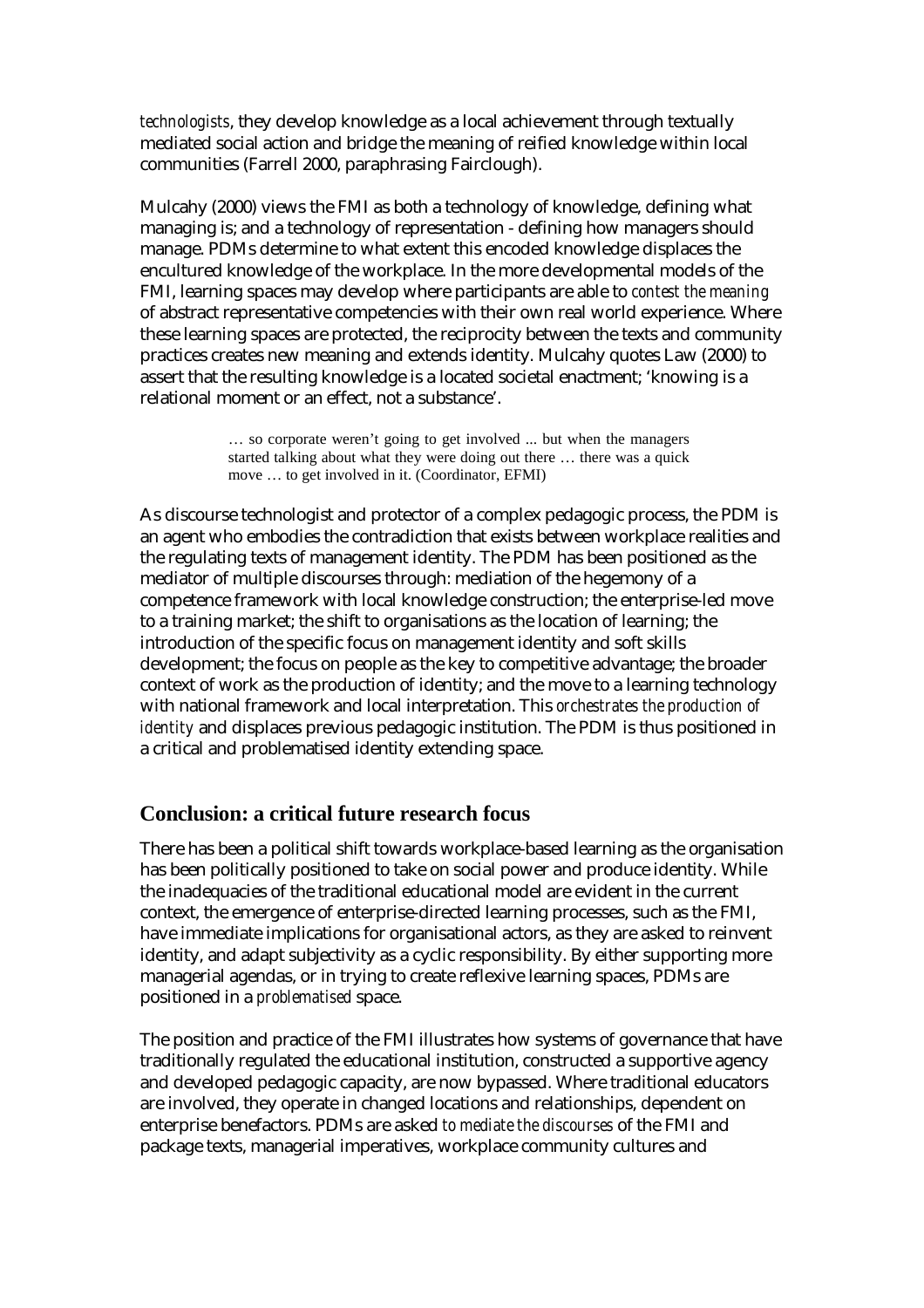pedagogic workers. From this complexity emerges the extended identities of the frontline managers.

The evidence from the research project indicates that managers responsible for people development play a critical role in determining which discourses shape the learning structures of the organisation, and what social process emerges to extend frontline manager identity. It is these organisational practices and emerging identities that will subsequently shape a wide range of workplace learning processes and be positioned to shape subsequent identities. Rather like the novice at the telescope confronted with the complexity of the universe, support and community may be necessary to find new meaning. As the workplace develops as a pedagogic agency, the critical and problematised role of managing people development is illuminated as a primary *future research focus*.

## **Notes**

The project to evaluate the FMI is funded by NREC-NCVER and involves a team from six universities in Australia: Professor Geoff Soutar (UWA); Professor Catherine Smith (Murdoch University); Associate Professor Colin Sharp (Flinders University); and Associate Professor Trevor Williams (Queensland University of Technology). The final report was drafted in March 2001.

# **References**

Barratt-Pugh L G B (2000a) Ordering or adaptive technology? Tales from the practice of the Frontline Management Initiative. Proceedings of Learning Together Working Together, 8th International Post Compulsory Education and Training Conference, Surfers Paradise. Griffith University, Brisbane Queensland: Australian Academic Press.

Barratt-Pugh L G B (2000b) The frontline of third order learning or a familiar façade? Evaluating the Frontline Management Initiative. Australian Vocational Education Review, vol 7, no 1, pp 22-38.

Bourdieu P (1990) The logic of practice (Trans: R Nice). Cambridge: Polity Press.

Casey C (1995) Work, self and society: after industrialism. London: Routledge.

Clegg SR and Hardy C (1996) Representations. In S R Clegg, C Hardy and W R Nord (eds) Handbook of organisation studies. London: Sage, pp 676-708.

Connell R W (1995) Education as transformative work. In M Ginsberg (ed) The politics and culture of educators work. Bergin.

Daly R and Mjelde L (2000) Learning at the point of production. Proceedings of Working Knowledge: Productive Learning at Work. Sydney, New South Wales: UTS-RAVEL.

Deleuze G (1992) Postscript on the society of control. Organisational Studies, vol 59, October, pp 3-7.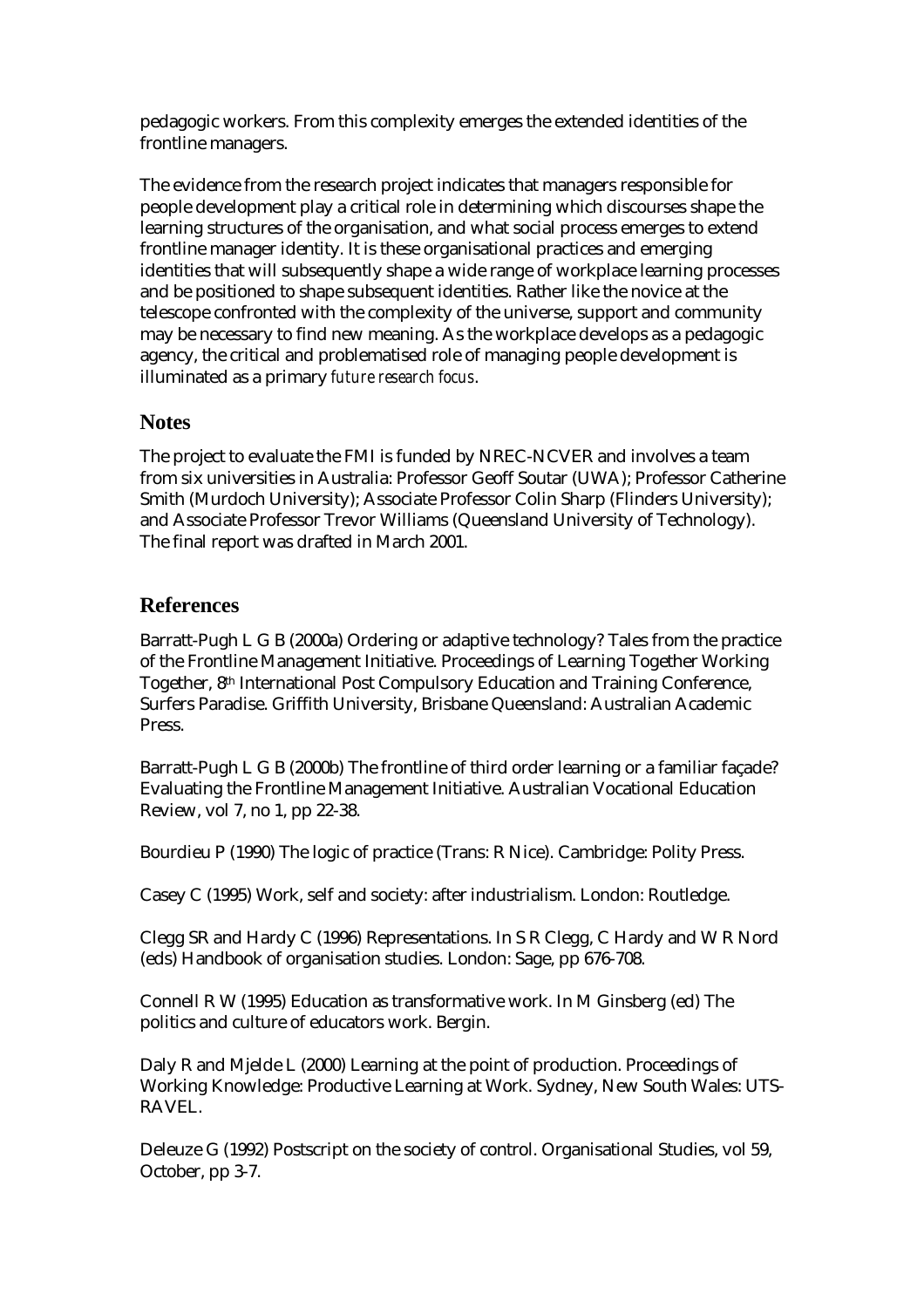Devos A (2000) Productive learning or technologies of government. Paper presented at Working Knowledge: Productive Learning at Work, UTS-RAVEL, Sydney, New South Wales, 10-13 December.

Du Gay P (1996) Consumption and identity at work. London: Sage.

Farrell L (2000) Ways of doing, ways of being: language, education and working identities. Language and Education, vol 14, no 1, pp 18-36.

Fenwick T (2000) Work knowing on the fly; co-emergent ephistemologies in postcorporate enterprise cultures. Proceedings of Working Knowledge: Productive Learning at Work. UTS-RAVEL, Sydney, New South Wales.

Gee J P, Hull G and Lankshear C (1996) The new work order; behind the language of new capitalism. Sydney: Allen and Unwin.

Gibbons M, Limoges C, Nowotny H, Schwartzman S, Scott P and Trow M (1994) The new production of knowledge: the dynamics of science and research in contemporary societies. London: Sage.

Harrison R (2000) Fuzzy boundaries and flexibility in FE. Proceedings of Working Knowledge: Productive Learning at Work. UTS-RAVEL, Sydney, New South Wales.

Iedema R and Sheeres H (2000) Doctors, factory workers and researchers. Paper presented at Working Knowledge: Productive Learning at Work, UTS-RAVEL, Sydney, New South Wales, 10-13 December.

Jackson N (2000) Writing-up people at work: investigations of workplace literacy. Proceedings of Working Knowledge: Productive Learning at Work. UTS-RAVEL, Sydney, New South Wales, 10-13 December.

Jorgensen C H (2000) Workplace learning and learning environments. Proceedings of Working Knowledge: Productive Learning at Work. UTS-RAVEL, Sydney, New South Wales, 10-13 December.

Karpin D (1995, April) Enterprising nation: the report of the industry task force on leadership and management skills. Canberra: Australian Government Publishing Service.

Law J (2000) Comments on Suchman, Gherardi and Nicolini, knowing as displacing. Organisation, vol 7, no 2, pp 349-354.

Legge K (1995) Human resource management: rhetorics and realities. London: Routledge.

Luke A (1995) Text and discourse in education. Review of Research in Education, vol 21, pp 3-48.

Lyotard J-F (1984) The postmodern condition. Manchester: Manchester University Press.